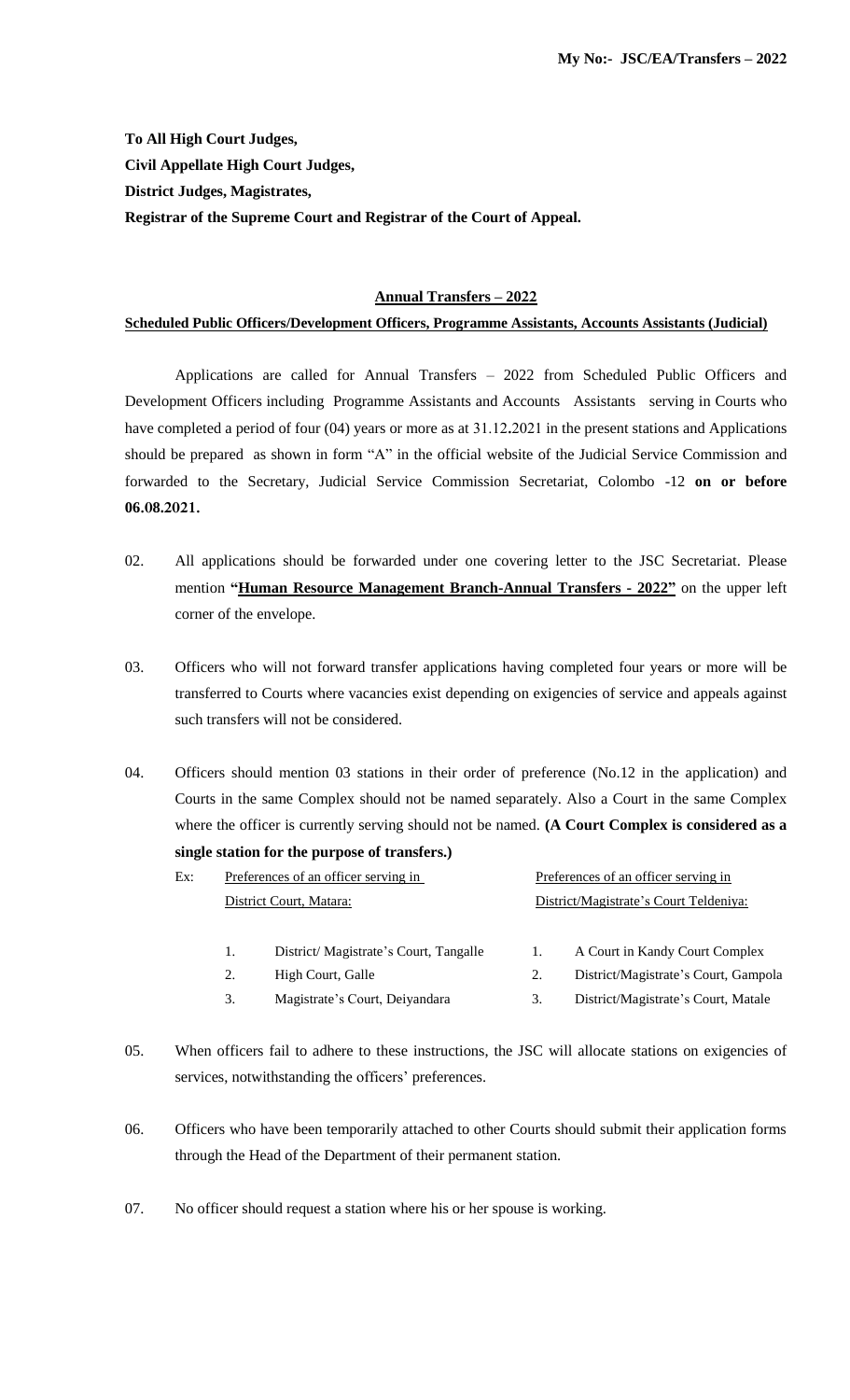# 08. Procedure of Transfer

The JSC will accommodate each officer's first preference as for as possible although there may be instances where the JSC would have to consider second or third preferences or a suitable nearby station in order to accommodate all requests fairly.

- 09. Late applications will not be accepted.
- 10. The Officers whose annual transfers have been made effect to on 19.02.2018, 27.04.2018 and 01.06.2018 may also apply for annual transfers – 2022.
- 11. You are further informed to send a list of names of the officers who have completed a period of four (04) years or more as at 31.12.2021 in the present station along with the transfer applications.

H.S.Somarathne Secretary Secretary Judicial Service Commission H. Sanjeewa Somaratne Secretary Judicial Service Commission Colombo 12

Judicial Service Commission Secretariat, Colombo 12. 08th July 2021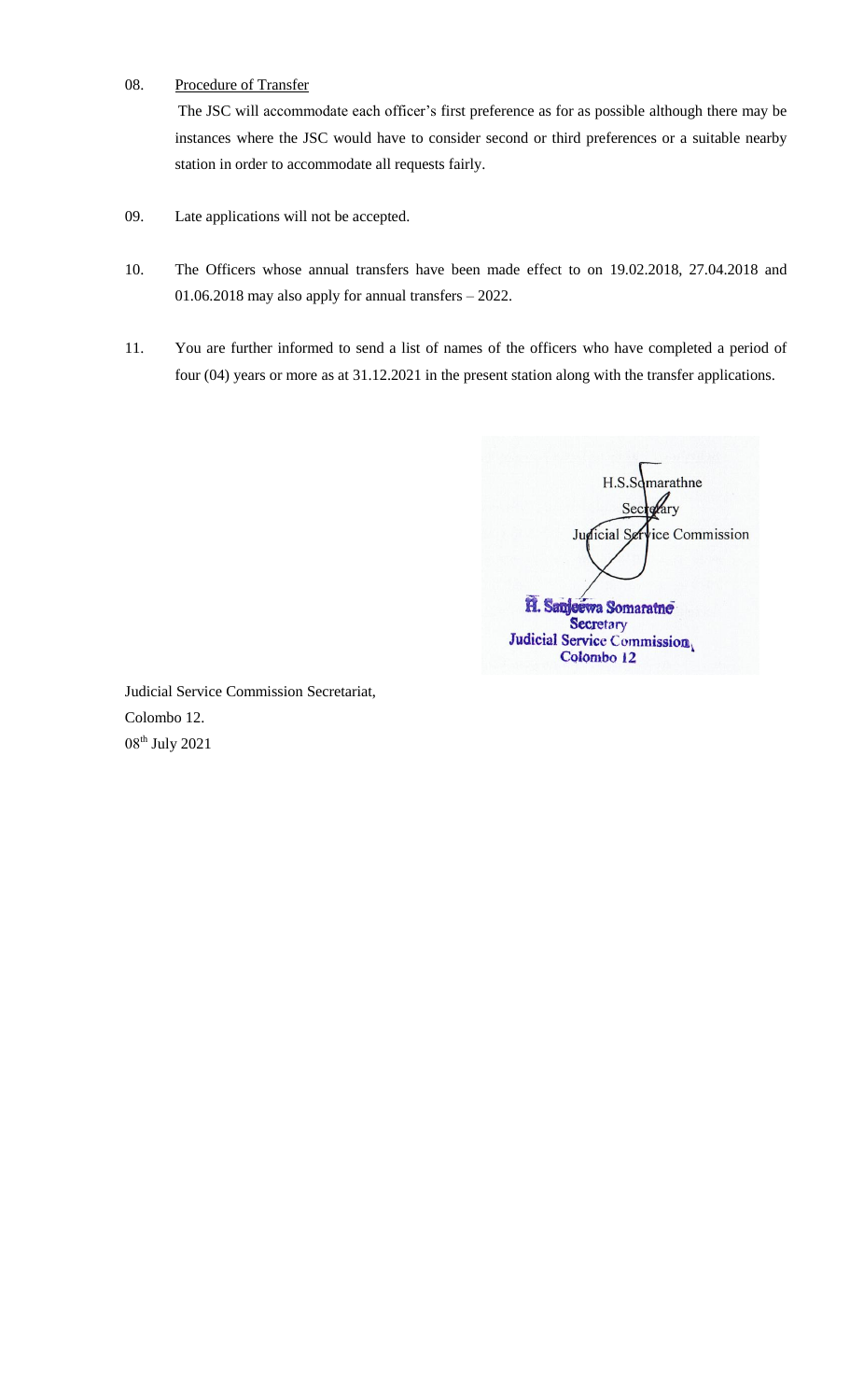### **Form"A"**

## **Specimen Annual Transfer Application Form - 2022**

## **Scheduled Public Officers /Development Officers, Programme Assistants, Accounts Assistants (Judicial)**

| Service - |                                                                                                      |                             |         |       |
|-----------|------------------------------------------------------------------------------------------------------|-----------------------------|---------|-------|
| 1.        | Name in full: Mr/Mrs/Miss                                                                            |                             |         |       |
| 2.        | Name with initials:                                                                                  |                             |         |       |
| 3.        | Date of Birth:                                                                                       | Age as at 31.12.2021 Years: | Months: | Days: |
| 4.        | Gender: Male/Female                                                                                  |                             |         |       |
| 5.        | Marital Status:                                                                                      |                             |         |       |
| 6.        | Designation:<br>(In case of an Interpreter, a Stenographer or a Typist, the medium should be stated) | Medium:                     | Grade:  |       |
| 7.        | <b>Permanent Station:</b>                                                                            |                             |         |       |
| 8.        | <b>Permanent Address:</b>                                                                            |                             |         |       |
|           | <b>Nearest Town:</b>                                                                                 |                             |         |       |

9. Temporary Address:

## 10. The names, ages and schools (if applicable) of your children, if any

| Serial | Name | Age | School | Remarks |
|--------|------|-----|--------|---------|
| No     |      |     |        |         |
|        |      |     |        |         |
|        |      |     |        |         |
|        |      |     |        |         |
|        |      |     |        |         |
|        |      |     |        |         |
|        |      |     |        |         |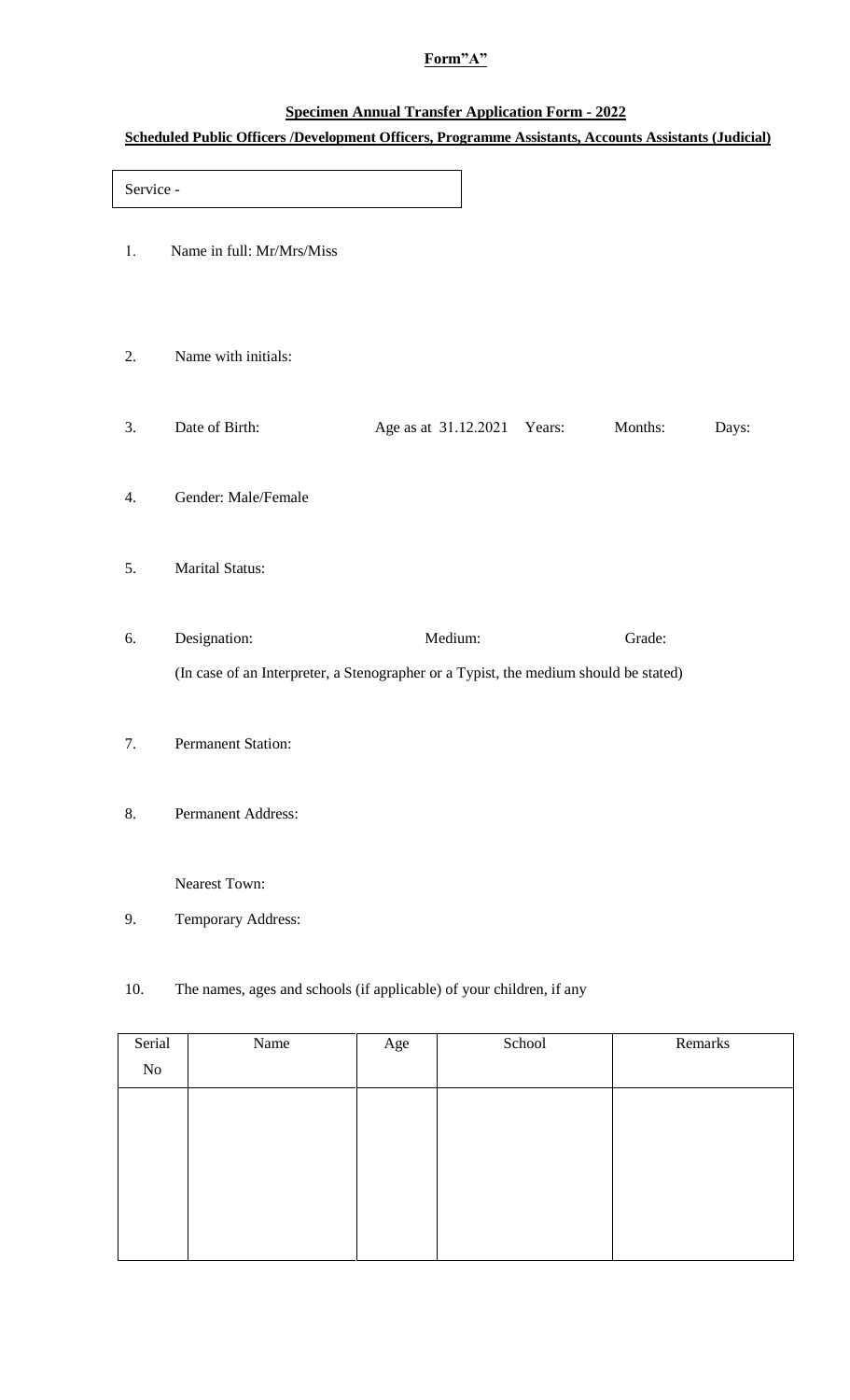11. Previous stations with periods from the date of first appointment in the Scheduled Public Service (In sequence.)

|        |         | Service Period |    |                                    |  |
|--------|---------|----------------|----|------------------------------------|--|
| Serial | Station | From           | To | Total period<br>(Years and months) |  |
| No.    |         |                |    |                                    |  |
|        |         |                |    |                                    |  |
|        |         |                |    |                                    |  |
|        |         |                |    |                                    |  |
|        |         |                |    |                                    |  |

12. State three (03) stations in order of preference and in case of having previously served at any of the said stations, with the period of service in such stations. **(It is mandatory to name 03 stations** – refer No.04 in the letter)

|           |                          | Service period (if any) |    | Distance          | Time taken to             |  |
|-----------|--------------------------|-------------------------|----|-------------------|---------------------------|--|
| Serial No | <b>Requested Station</b> | From                    | To | from<br>Residence | reach station<br>from the |  |
|           |                          |                         |    |                   | shortest road             |  |
|           |                          |                         |    |                   | from residence            |  |
| 1.        |                          |                         |    |                   |                           |  |
|           |                          |                         |    |                   |                           |  |
| 2.        |                          |                         |    |                   |                           |  |
|           |                          |                         |    |                   |                           |  |
|           |                          |                         |    |                   |                           |  |
| 3.        |                          |                         |    |                   |                           |  |
|           |                          |                         |    |                   |                           |  |
|           |                          |                         |    |                   |                           |  |

- 13. Are there any legal proceedings relating to you or a member of your family pending at the station of your choice? If so, state its Case No., nature and whether you or the person in question is a party or a witness in such proceedings and the name of the Court where the matter is pending.
- 14. If spouse is employed at a Court, Name of spouse: Designation: Present station: Whether spouse is applying for annual transfers this year? 15. Occupation of spouse and work place: (If not employed in Courts)
- 16. State briefly of any other matters you wish to state with regard to your transfer requests, if any in the application itself. (Do not attach appeals)
- i. Travelling difficulties:
- ii. Health:
- iii. Education:
- iv. Financial difficulties:
- v. Other: